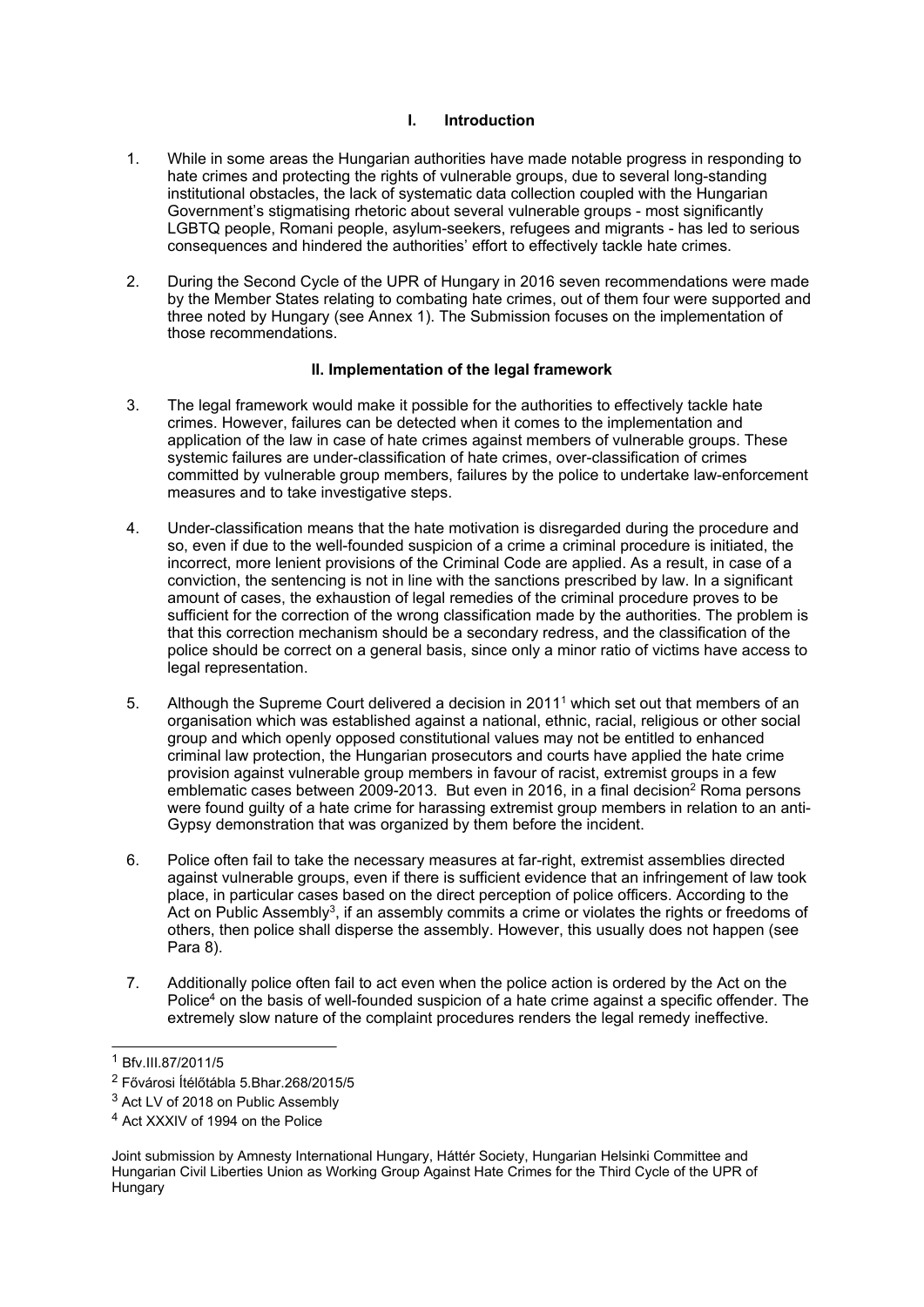These failures also jeopardize the success of the criminal procedures against the perpetrators.

- 8. In 2019 and 2020 several hate crime attacks were committed against LGBTQ events in Budapest - most prominently during the Budapest Pride Month - and in some cases the police was reluctant to take effective measures to respond to such incidents and secure the victims. In July 2019, <sup>a</sup> group of extremists entered the building hosting the offices of an LGBTQI organizing by forcefully pushing aside <sup>a</sup> staff member of the organization standing at the door of the building, harassed the participants arriving to the event, and shouted homophobic and other slur for an hour and the half, yet the police did not remove the extremists staying without permission in private property. A criminal investigation was opened, but the police closed the investigation 2.5 years later arguing that the group'<sup>s</sup> behaviour was not violent or threatening. The decision was challenged, but the prosecution also agreed with the police. 5 In September 2019, far-right extremists managed to put off <sup>a</sup> closed LGBTQ event in Central Budapest by occupying the community centre that hosted the event and harassing the participants. The police was reluctant to take any action - the responding officers were waiting at least 20 minutes outside of the centre before entering - and while eventually they managed to enter the building, they were not willing to take any concrete measures against the extremist group despite the repeated calls from the organisers and the hosts and the sufficient evidence of criminal wrongdoing. In November 2020, the Metropolitan Court of Budapest deciding on the complaint brought against the police ruled that police violated their legal duty not responding immediately and not taking the necessary measures against the extremist group. $^{\rm c}$
- 9. It still appears to be <sup>a</sup> general problem that the investigative authorities fail to question (all) the witnesses, collect the CCTV footages before their deletion, to conduct searches or background investigations during the investigation into the motives to learn of the lifestyle of the offenders and to pose questions pertaining to motivation during the questioning and to properly investigate the social networks. The failure to collect everything that may serve as evidence could result in <sup>a</sup> situation where during the indictment or the trial the prosecutor's office and the court are not in possession of the information and evidence needed to establish the correct classification suiting the hate element.
- 10. There is <sup>a</sup> systemic issue with the implementation of 'incitement against <sup>a</sup> community'. This provision was modified in 2016, since then, the crime is deemed to be committed not only if the danger created by an expression involves <sup>a</sup> direct possibility of <sup>a</sup> violent act but also if it instigates hatred. The legal practice of courts and the prosecution however still apply <sup>a</sup> restrictive approach relating to this direct threat of danger. As <sup>a</sup> result nearly none of the reported expressions fall under the scope of this crime. Courts and the prosecution always refer to Constitutional Court criteria expressed in decisions dealing with this topic. Consequently, in the last years criminal proceedings were terminated already at the investigative phase or the prosecution refused to charge the perpetrator. The reasoning of these decisions was that the reported expressions did not constitute <sup>a</sup> call for <sup>a</sup> violent act and did not create <sup>a</sup> direct threat of danger. Hence, inciting expressions have not even reached courts.
- 11. The practice of the authorities is highly questionable as it renders the crime practically dormant and even extremely hostile expressions cannot be punished. This is supported by <sup>a</sup> resolution of the Deputy Commissioner for Fundamental Rights<sup>7</sup>. The Working Group's expert opinion is that the authorities misunderstand the criteria set by the Constitutional Court as it could be possible to sanction inciting expressions should the relevant Constitutional Court decisions be interpreted correctly.

<sup>5</sup> B.V-XIII.5762/2019/34.

<sup>&</sup>lt;sup>6</sup> 11.K.704.923/2020/15.

<sup>&</sup>lt;sup>7</sup> Resolution no. 6/2020. of the Deputy Commissioner for Fundamental Rights, Ombudsman for the Rights of National Minorities

Joint submission by Amnesty International Hungary, Háttér Society, Hungarian Helsinki Committee and Hungarian Civil Liberties Union as Working Group Against Hate Crimes for the Third Cycle of the UPR of Hungary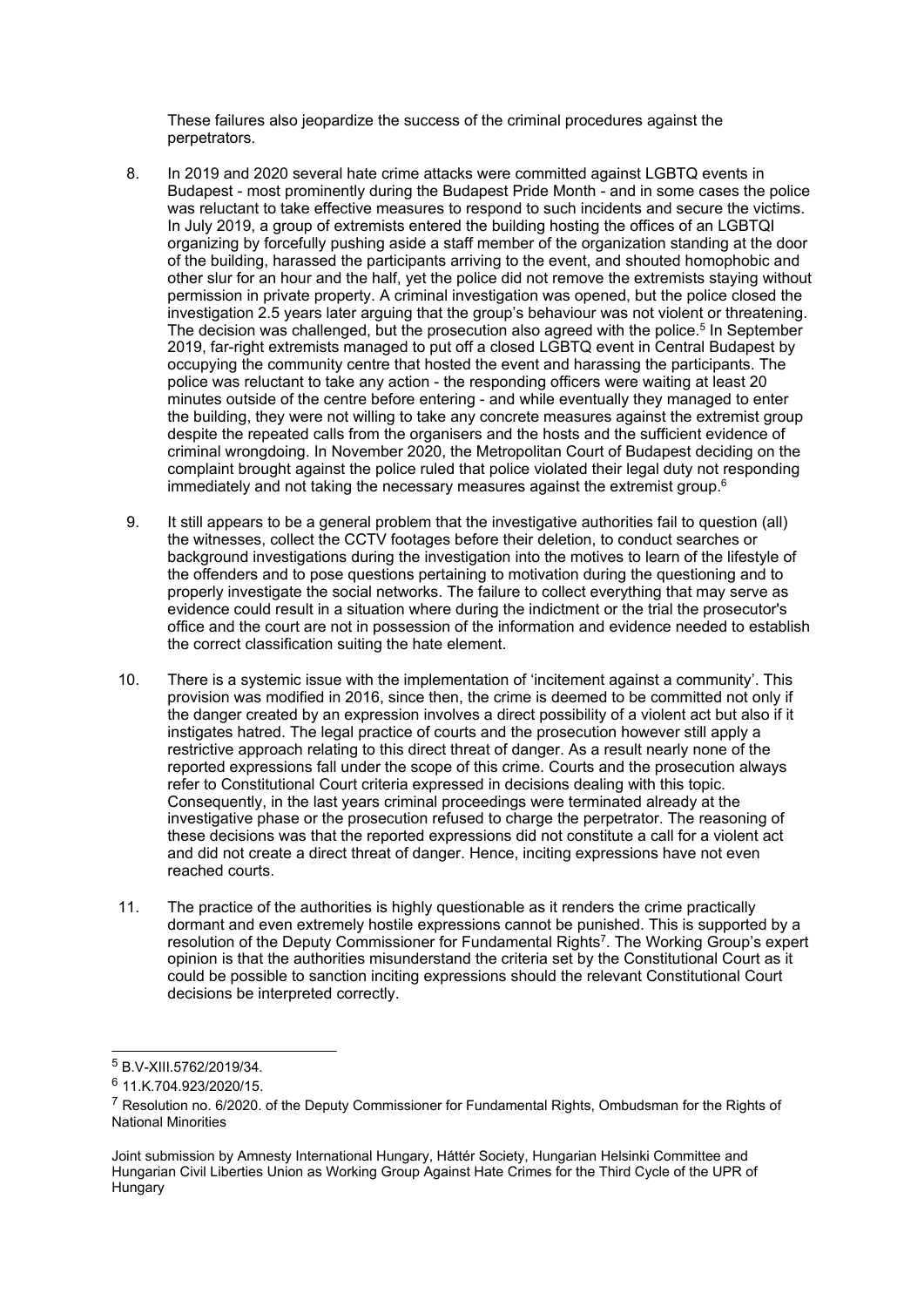**Recommendation:** Take effective measures for the police and prosecution to ensure prevention of hate crimes, effective police action at the scene and full implementation of hate crime legislation.

**Recommendation:** Issue instructions for the authorities and courts that members of groups opposing constitutional values are not entitled to enhanced criminal law protection; that hate crimes might be committed against property belonging or symbolizing <sup>a</sup> protected group; and provide training for stakeholders.

**Recommendation:** Take effective measures to reconsider the legal practice relating to the crime of "incitement against <sup>a</sup> community" in order to ensure that the crime fulfills its role in punishing inciting expressions against social groups.

# **III. A hate crime protocol was adopted**

- 12. Arguably the biggest achievement in the field of hate crimes was the adoption of <sup>a</sup> police and <sup>a</sup> prosecution protocol on hate crimes in 2019 in line with Recommendation 128.107 from the Second Cycle of the UPR of Hungary (see Annex). The Directive of the Chief of the Hungarian Police<sup>8</sup> entered into force on 1 August 2019 and serves a general manual for police officers on dealing with bias motivated incidents and crimes. We have to note however that the adoption was not preceded by formal consultations with experts, including the Working Group Against Hate Crimes.
- 13. The Directive expands the institutional framework of the Hate Crime Special Network (established in 2012) by ordering that <sup>a</sup> 'mentor' shall be appointed at every police headquarter who is the local expert on hate crimes. This third tier complements the earlier structure consisting the national coordinator of the Special Network and the county coordinators.
- 14. The Directive also contains <sup>a</sup> list of hate crime indicators to help police recognize hate incidents (developed by the Working Group in 2016) and guidance for the police how to treat victims and witnesses of hate crimes and how to conduct their questioning - also developed by the Working Group.
- 15. Overall, the adoption of the Directive is <sup>a</sup> huge step in the positive direction even though the Working Group'<sup>s</sup> impression is that many police officers are not fully aware of its content.
- 16. Despite Hungary has supported Recommendation 128.77 (see Annex) and pledged to allocate sufficient resources to the Hate Crime Special Network, the effective functioning of the Network is still hindered by the fact that being <sup>a</sup> member of the Network is not <sup>a</sup> full time position, it is an additional task for them without any financial compensation or extra time allocated. Additionally, the preparedness and competence of the Network members vary from county to county due to the lack of specialised and regular training.
- 17. While some specialized training courses on hate crimes were organized in recent years targeting police officers, prosecutors and judges, no transparent information is available on the training and its structure. Also NGOs held training for hate crime police officers reached only <sup>a</sup> low number of professionals, and were often organized by NGOs and without any public funding. The experience of NGOs show that those participating in their training handle

<sup>8</sup> ORFK 30/2019. (VII. 18.) utasítása <sup>a</sup> gyűlölet-bűncselekmények kezelésével összefüggő rendőrségi feladatok végrehajtásáról

Joint submission by Amnesty International Hungary, Háttér Society, Hungarian Helsinki Committee and Hungarian Civil Liberties Union as Working Group Against Hate Crimes for the Third Cycle of the UPR of Hungary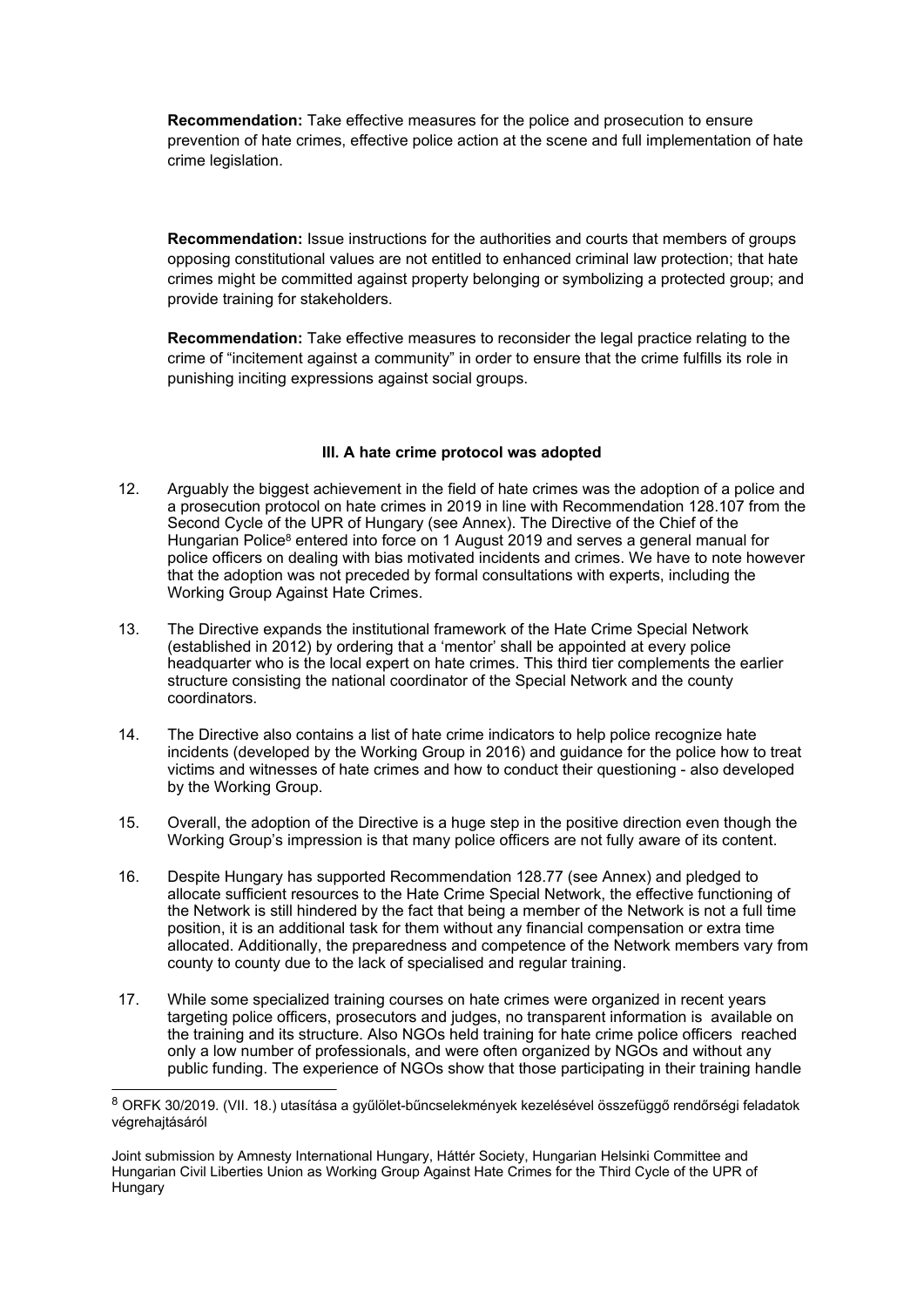the investigation significantly more professionally, however, cases often get stuck at the local level, and never get to the specialized investigators.

18. State organs do not systematically cooperate with specialized NGOs in the field. If ad hoc cooperation is achieved, NGOs initiate these and often encounter serious obstacles. Prosecutors, judges and police officers are not entitled to initiate cooperation without the approval of the central command and they are jeopardized to establish cooperation on the individual level. There is <sup>a</sup> widespread fear among state professionals to formally connect with certain NGO members protecting vulnerable groups targeted and harassed by the Government propaganda.

**Recommendation:** Ensure that police officers and prosecutors are fully aware of the Directive of the Chief of the Hungarian Police (protocol on hate crimes) by conducting regular training for them.

**Recommendation:** Ensure that all police officers and prosecutors receive training on the nature of hate crimes and the role of the police in combating them. Additionally, make sure that the training agenda is accessible for the professionals working on the field.

**Recommendation:** Involve NGOs in the training of state actors, organize common discussions and meetings and foster cooperation with them on other fields of hate crime prevention.

**Recommendation:** Provide adequate financial compensation and extra time for the members of the police Hate Crime Special Network to carry out their duties.

#### **IV. Comprehensive and timely data collection is still missing**

- 19. Data collection on hate crimes was significantly improved in July 2018, however it still suffers from serious deficiencies that do not allow for the comprehensive and timely compilation of statistics. There is no specialized data collection by public authorities on hate crimes. Data on crimes reported to the authorities are collected in the Unified System of Criminal Statistics of the Investigative Authorities and of Public Prosecution (ENYÜBS).
- 20. In July 2018 two new fields were introduced in the statistical form: <sup>a</sup> yes-no question on whether the crime is <sup>a</sup> hate crime, and if it is, <sup>a</sup> question on the protected characteristic (race, nationality, ethnicity, religion, sexual orientation, gender identity, disability, other). This is <sup>a</sup> significant improvement to the previous system but it is still, however, problematic that the categorization of the crime as hate crime is based solely on the decision of the authorities, thus in case the authorities do not recognize the bias motivation, the crime will not show up in the relevant category. Furthermore, recording only protected characteristics, but not the group targeted lumps together highly different forms of hate crimes (such as anti-semitic, antimuslim and anti-christian crimes under 'religion') making it difficult to have <sup>a</sup> real understanding of the problem.
- 21. There are also three general problems with ENYÜBS that significantly undermine its usability altogether. First, data on registered crimes is recorded in the statistical system upon the decision of prosecutors to prosecute or suspend investigation in the case; therefore, in case of <sup>a</sup> long investigation the crime appears in the system only months or years after its occurrence. Second, the system only contains data on investigation and prosecution, but not on sentencing, for which <sup>a</sup> separate statistical system is in place, that is significantly less detailed and does not allow the tracking of <sup>a</sup> case from reporting to sentencing. Finally, researchers claim that the accuracy of the system is very low: there are many statistical forms which are not fully completed or contain mistakes.

Joint submission by Amnesty International Hungary, Háttér Society, Hungarian Helsinki Committee and Hungarian Civil Liberties Union as Working Group Against Hate Crimes for the Third Cycle of the UPR of **Hungary**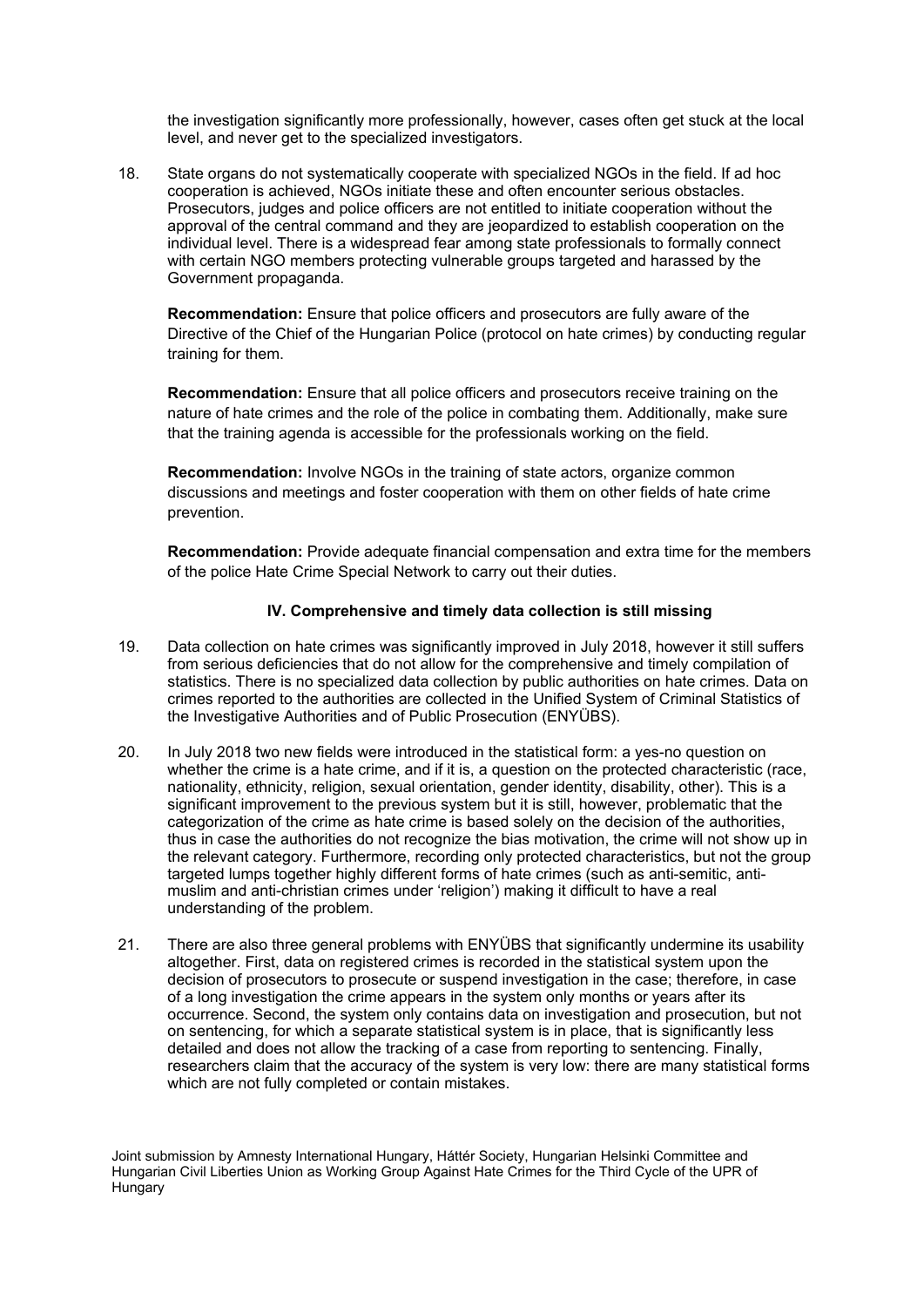- 22. While there is <sup>a</sup> public interface making ENYÜBS data available on the internet, the questions on hate crimes mentioned in Para 20 are not included in the data tables published, so hate crime data is only available if <sup>a</sup> freedom of information request is submitted.
- 23. There are no regular victimization surveys that would allow measuring underreporting of hate crimes. The European Union Agency for Fundamental Rights (FRA) conducted <sup>a</sup> representative victimization survey in 2019 covering Hungary as well, but this was <sup>a</sup> one-off initiative that does not allow longitudinal analysis. Furthermore, while the survey did ask questions about becoming <sup>a</sup> victim of physical violence or harassment, it did not include questions on whether the violence or harassment was bias motivated. FRA also conducted surveys among Roma, Jewish and LGBTI people about their experience of violence that show high levels of victimization and underreporting, but the Hungarian government questions the validity of these studies due to methodological considerations.
- 24. In the Working Group'<sup>s</sup> view, based on the current method of data collection and in lack of regular victimization surveys, it is impossible to understand the real number of bias motivated crimes which, in effect, leads to the distortion and bagatellisation of the scale of the problem.

**Recommendation:** After <sup>a</sup> meaningful consultation with civil society organisations, researchers, experts and other stakeholders ensure that the methodology and timeliness of the data collection is improved to provide an accurate representation of the situation.

**Recommendation:** Conduct and publish <sup>a</sup> yearly representative victimization survey that allows measuring underreporting and longitudinal analysis of the situation.

## **V. Victim support system needs to be strengthened**

- 25. Despite the severe and traumatic nature of hate crimes, no specialized support programs exist for victims of hate crimes. Victim support in general is offered by the public Victim Support Service (VSS), the Victim Support Centers (VSC) and some NGOs. The available services range from financial aid to legal aid and emotional support. Since 2016, these victim support services are also available for those not reporting <sup>a</sup> crime to the police, and public legal aid has been extended to the investigation phase as well, however police often fail to inform the victims about the support services as <sup>a</sup> consequence of the fact that they do not consider the services important from the point of view of their own work.
- 26. Free legal aid, however, is only offered for indigent victims, and the application procedure is so bureaucratic that most of the victims do not apply even if they would be entitled to it. There is also <sup>a</sup> shortage of lawyers contracted, so even if <sup>a</sup> victim is entitled to free legal aid, it is likely that they will not be able to find competent lawyers to take their case. Free psychological support is only provided in <sup>a</sup> few counties.
- 27. The institutional structure of public victim support services has been reorganized several times in recent years (moving victim support to the district level (járási szint) in 2017, then back to the county level (megyei szint) in 2020), which created <sup>a</sup> lot of confusion among both victims and law enforcement bodies, resulting in only <sup>a</sup> very low proportion of victims accessing those services. The Ministry of Justice reported that between January 1, 2014 and December 31, 2019 only two victims of hate crimes accessed the public victim support service. <sup>9</sup> Since January 2021, the public victim support service is available on an opt-out basis (the victim'<sup>s</sup> data is shared by the police with the VSS, who will proactively reach out to the victim), but the change is too recent to evaluate its impact.

<sup>&</sup>lt;sup>9</sup> Response no. V/46/3/2020 of the Ministry of Justice to a freedom of information request by the Working Group Against Hate Crimes

Joint submission by Amnesty International Hungary, Háttér Society, Hungarian Helsinki Committee and Hungarian Civil Liberties Union as Working Group Against Hate Crimes for the Third Cycle of the UPR of **Hungary**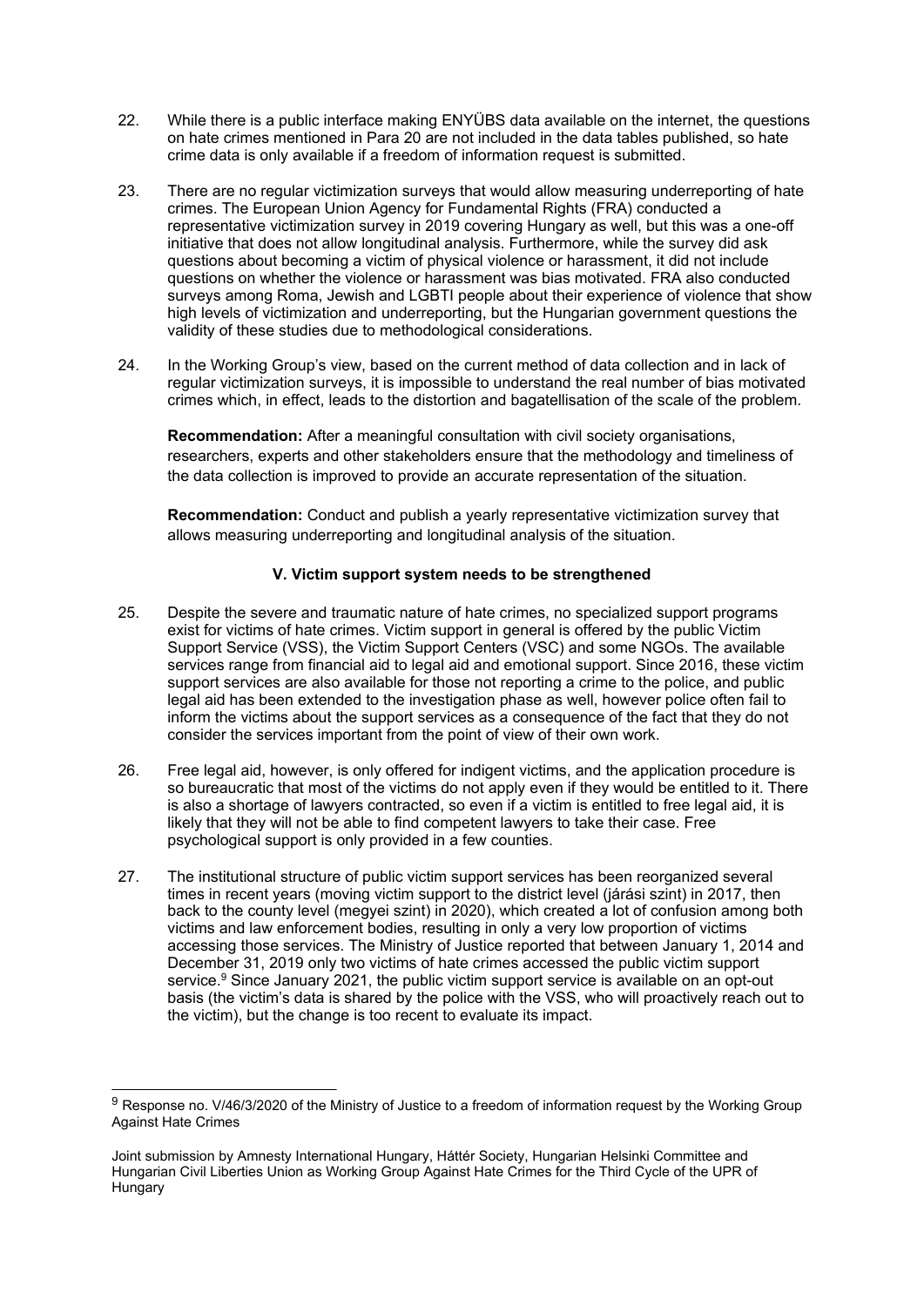28. The VSS and VSC are not prepared to offer services tailored to the needs of hate crime victims. The Ministry of Justice informed the Working Group $^{\rm 10}$  that in 2014-2019 VSS and VSC participated in no projects, campaigns or initiatives focusing specifically on hate crimes, and that the staff of VSS and VSC did not participate in any training covering specifically hate crimes. In 2018, Háttér Society, one of the member organizations of the Working Groupoffered free training on hate crimes to the staff of VSS and VSC, but the Ministry of Justice rejected the participation.

**Recommendation:** Ensure that victim support officers are aware of the nature and consequences of hate crimes by organizing training for them with the participation of specialized NGOs.

**Recommendation:** Ensure that police investigators know and understand the nature and importance of victim support services by organizing training for them together with the participation of victim support officers and with the involvement of specialized NGOs.

**Recommendation:** Ensure that victims have access and receive adequate high level legal counselling and representation in criminal cases by dismantling bureaucratic burdens and by adequately funding the legal aid system.

**Recommendation:** Ensure that victims have access and receive adequate high level psychological treatment in relation to criminal cases by providing the necessary number of professionals and funding of the system.

# **VI. Government's intolerant approach towards vulnerable groups**

- 29. Since 2016, various groups of vulnerable people have come under attack by state officials and leading political figures. The government'<sup>s</sup> anti-immigration campaign has further continued promoting intolerance towards asylum-seekers, refugees and migrants $^{\rm 11}$ .
- 30. After <sup>a</sup> group of Roma students were finally rewarded with financial compensation after being segregated in their school, Prime Minister Viktor Orban portrayed them and their families as people who are "getting money without working for it" and stated that "it is unacceptable for <sup>a</sup> majority to feel ill at ease in their own towns, or country, and it won't happen while I am the Prime Minister," and added that "This is <sup>a</sup> country of natives, after all, this is our country." 12
- 31. Most recently LGBTQ people have come under attack, several governmental figures including the Speaker of the House - were using derogatory language directly or less directly implicating that LGBTQ peope are pedophiles $^{\rm 13}$ . Prime Minister Orban reacting to an outcry from the far-right concerning <sup>a</sup> children book showcasing various figures with disadvantaged backgrounds, said in an interview "Hungary has laws on homosexuality, which are based on an exceptionally tolerant and patient approach," "But there is <sup>a</sup> red line not to cross," he continued, castigating an "act of provocation". "To sum up my opinion: leave our children alone," he added. 14
- 32. NGOs and activists working towards equality and providing inter alia legal aid and support to vulnerable groups also have become the target of the government. Since 2014, politics

<sup>&</sup>lt;sup>10</sup> ibid.

<sup>11</sup> https://www.reuters.com/article/us-hungary-rights-idUSKCN1HC1AJ

<sup>&</sup>lt;sup>12</sup> https://www.reuters.com/article/us-hungary-roma-segregation-ruling-idUSKBN22R1D5

<sup>13</sup> https://index.hu/english/2019/05/17/speaker\_of\_hungarian\_parliament\_a\_normal\_homosexual\_does\_not\_regar d\_himself\_as\_equal/

<sup>14</sup> https://www.euronews.com/2020/10/05/leave-our-children-alone-hungarian-pm-tells-publisher-of-lgbt-bok

Joint submission by Amnesty International Hungary, Háttér Society, Hungarian Helsinki Committee and Hungarian Civil Liberties Union as Working Group Against Hate Crimes for the Third Cycle of the UPR of Hungary